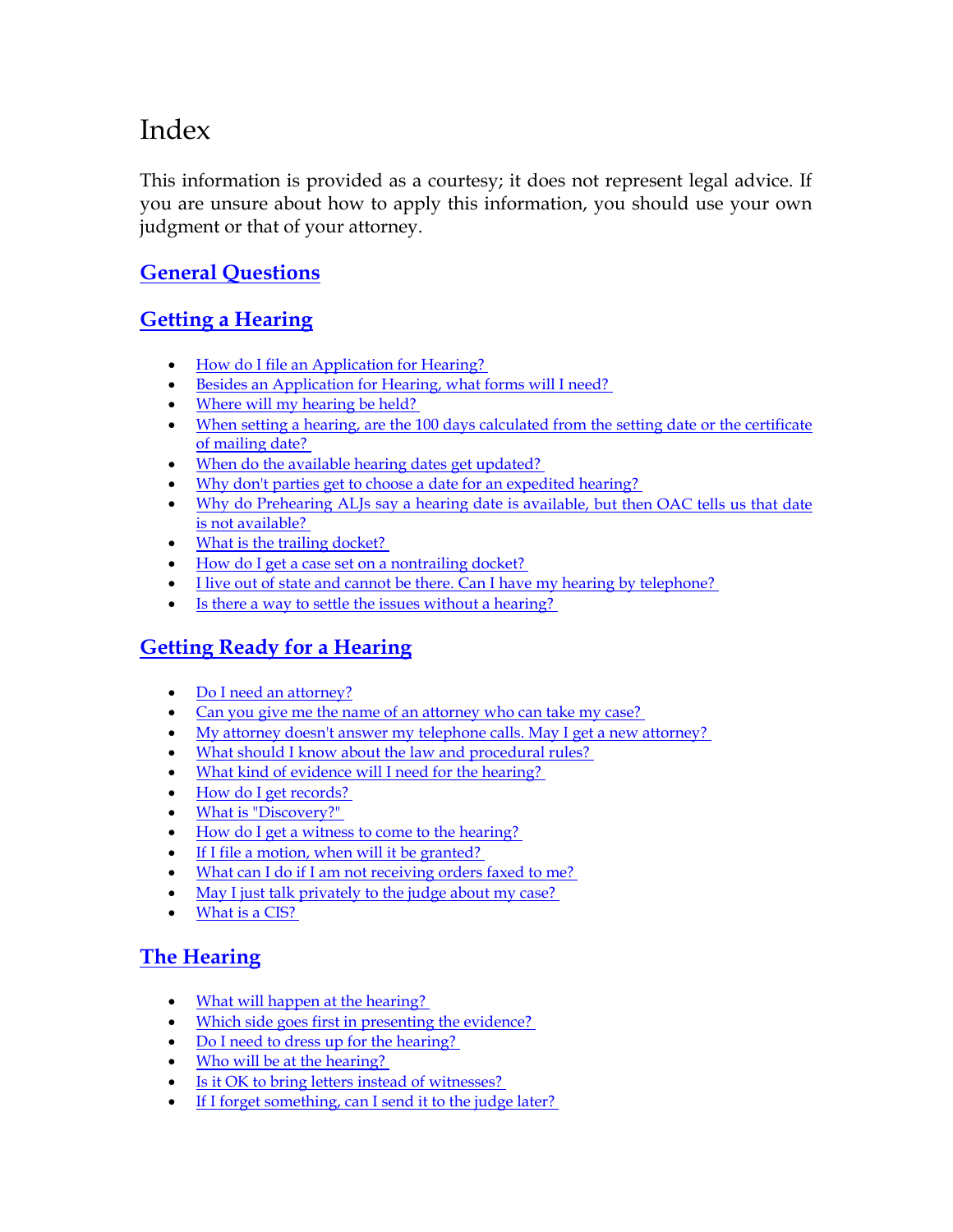- What if I need an interpreter?
- [Will the hearing location be accessible to people with disabilities?](#page-9-0)
- What if I can't be there on the day set for the hearing?
- [What happens if I don't go to the hearing?](#page-10-0)
- How long will my hearing take?
- [How long will the judge take to make a decision after my hearing?](#page-10-0)

### **[Appealing](#page-10-0)**

- [What if I don't agree with the decision of the judge?](#page-10-0)
- [How do I get a copy of the transcript of the hearing?](#page-11-0)
- [Do I have to pay for a copy of a transcript?](#page-11-0)
- How much will a transcript cost?
- How long will it take to get a transcript?
- I have received my transcript, but I did not receive a Notice and Briefing Schedule. Why not?
- I have received my transcript, but it contains "inaudibles" or other errors that affect the meaning of the testimony. What can I do?
- How do I cancel a transcript request?
- Are the hearings and records in my case confidential?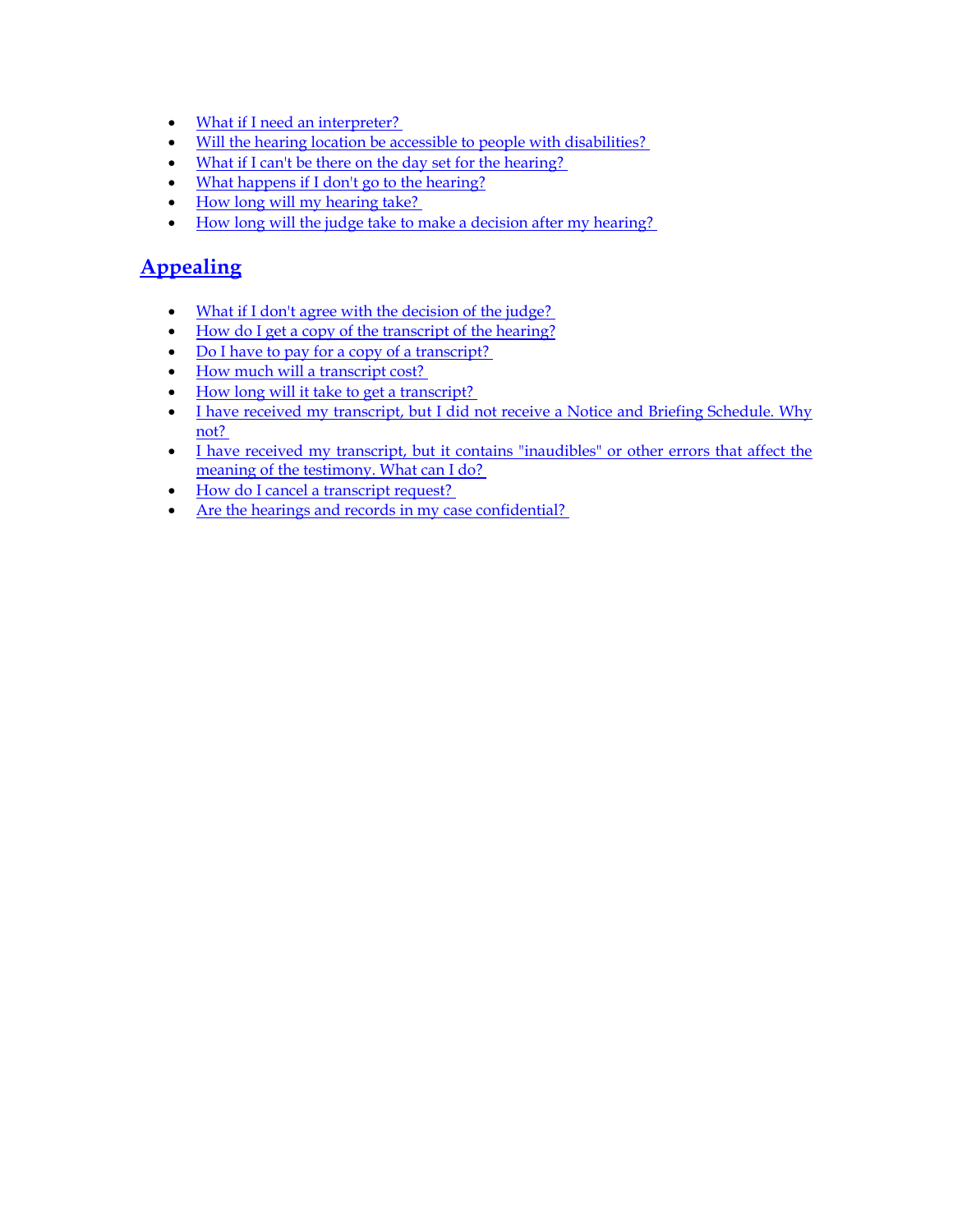# <span id="page-2-0"></span>Workers' Compensation Frequently Asked Questions

This information is provided as a courtesy; it does not represent legal advice. If you are unsure about how to apply this information, you should use your own judgment or that of your attorney.

### **General Questions.**

**I got hurt at my job and I want to file for worker's compensation. With whom can I talk about this?** You may contact Customer Service at the Division of Workers' Compensation (303) 318-8700 to talk to someone about your case or for general assistance in understanding your case. Staff and judges at OAC may answer procedural questions, like: "How do I apply for a hearing?" However, we may not answer questions about the facts of your case or give you legal advice. If you feel you need legal advice, please contact an *attorney who* [practices workers' compensation law.](http://http//www.coworkforce.com/DWC/Attorneys/WC provider List (2008).pdf)

**What is a Notice of Contest?**Your employer or its insurer may file a written notice that they do not admit that the employee suffered a compensable workers' compensation injury. The Notice of Contest lets the employee and the Division of Workers' Compensation know that the employer or the insurer do not agree to pay benefits to the employee.

**What is compensability?** "Compensability" is a shorthand term for whether an employee suffered an injury arising out of and in the course of employment which either disabled the employee or required medical treatment.

#### **Getting a Hearing.**

**How do I file an Application for Hearing?** You may request a formal hearing from OAC by filing either an [Application for Hearing/Notice to Set](http://www.colorado.gov/dpa/oac/pdf/apphrg.pdf) or, where allowed by statute, an [Application for Expedited Hearing.](http://www.colorado.gov/dpa/oac/pdf/appexpd.pdf) Where the only issue the judge must decide is an award of disfigurement benefits for scarring or other disfigurement, you may file an **Application for Hearing - Disfigurement Only**. For help obtaining forms for applying for hearing, you can call OAC at (303) 866- 2000, or you can also call Customer Service at the Division of Workers' Compensation at (303) 318-8700. You should carefully follow the **Instructions for** [Completing an Application for Hearing and Notice to Set, or a Response to](http://www.colorado.gov/dpa/oac/pdf/Instructions.pdf)  [Application for Hearing](http://www.colorado.gov/dpa/oac/pdf/Instructions.pdf), for a Workers' Compensation Hearing. You must either mail or hand-deliver the completed application to the appropriate **OAC** office. For hearings in Denver, Greeley, or Loveland, file the application at the Denver office. For hearings in Colorado Springs, Pueblo, or Alamosa, file the application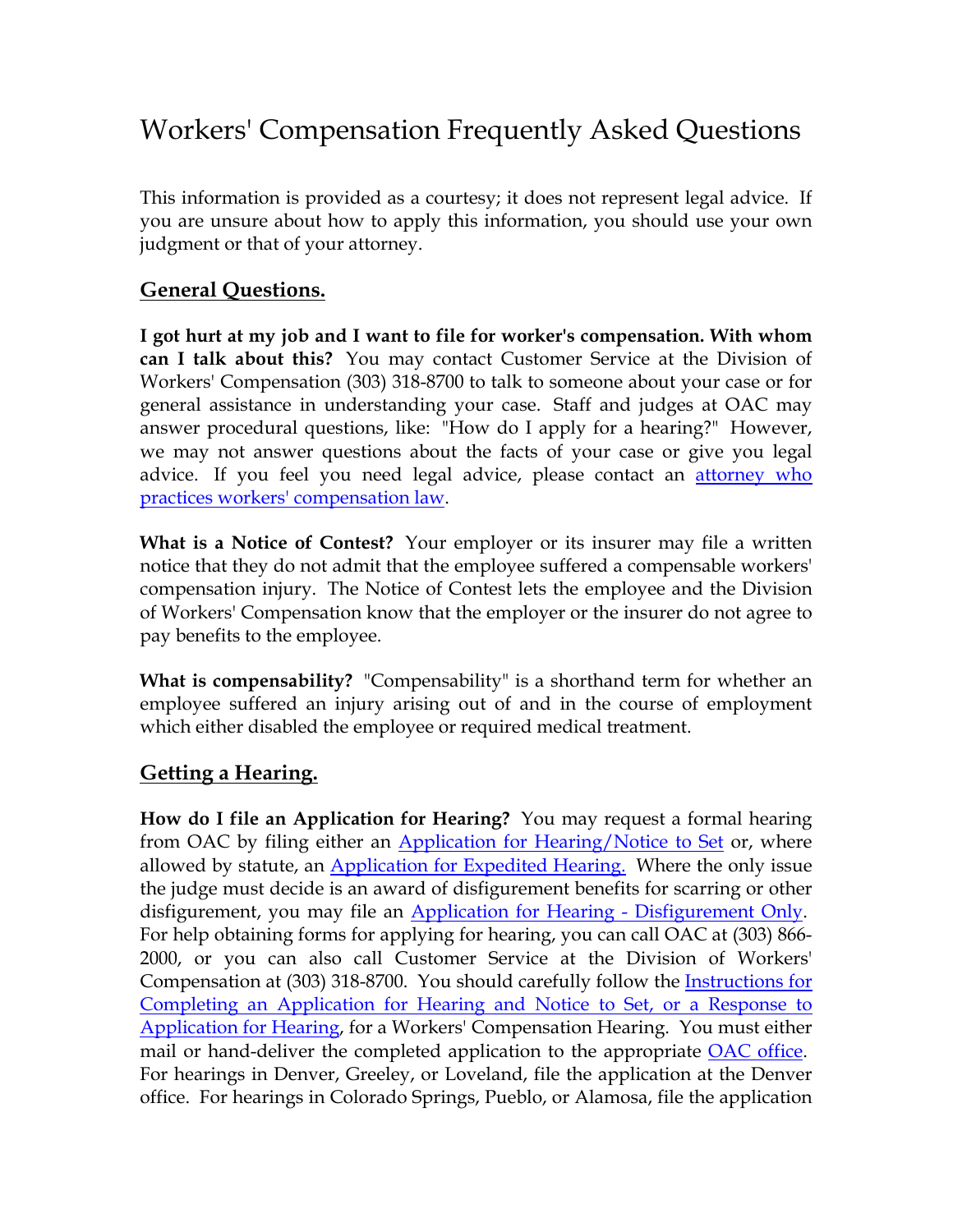<span id="page-3-0"></span>at the Colorado Springs office. For hearings in Grand Junction, Durango, or Glenwood Springs, file the application at the Grand Junction office.

**Besides an Application for Hearing, what forms will I need?** You need to file a [Case Information Sheet b](http://www.colorado.gov/dpa/oac/pdf/cis.pdf)etween 5 and 20 days before the date of the hearing. If you need to call other witnesses to appear for your hearing, you may need [subpoenas.](http://www.colorado.gov/dpa/oac/pdf/Subpoena.pdf)

**Where will my hearing be held?** OAC has hearing locations in Denver, Colorado Springs, Grand Junction, Greeley, Loveland, Pueblo, Alamosa, Durango, and Glenwood Springs. If the Application for Hearing is not for an expedited hearing,  $OACRP$  Rule  $8(B)$  requires that the hearing be set in the place closest to the claimant's residence, unless the parties agree upon a different location and a judge approves it.

**When setting a hearing, are the 100 days calculated from the setting date or the certificate of mailing date?** The 100 calendar days are calculated from the setting date listed on the Application for Hearing.

**When do the available hearing dates get updated?** The [available hearing dates](http://www.colorado.gov/dpa/oac/redesign2008/RWCSet.htm) are updated every Tuesday, Wednesday, and Thursday morning.

**Why don't parties get to choose a date for an expedited hearing?** An expedited hearing must be set at least 10 calendar days from the date of the application in order to timely mail a notice of hearing. The expedited hearing must commence within 40 calendar days of the date of the [Application for Expedited Hearing.](http://www.colorado.gov/dpa/oac/pdf/appexpd.pdf) This leaves very few dates for the hearing to take place. Therefore, **OACRP** Rule  $9(E)$  provides that the OAC will set an expedited hearing in the location and on the date of its choosing. If the parties have agreed on a date when the Application is filed, please note that on the Application and the Clerk will set it at the requested time if available.

**Why do Prehearing ALJs say a hearing date is available, but then OAC tells us that date is not available?** The OAC manages its own docket schedule. A DOWC Prehearing Judge does not have access to the OAC's up-to-the-minute calendar. Dates that appear to be available may, in fact, already be filled with other cases.

**What is the trailing docket?** There are more cases set at that particular time than there are judges available. OAC attempts to maximize the number of cases that can go to hearing on a particular docket. Most hearings are canceled because the parties are able to resolve the issues without going to hearing. This means that most of the time all of the remaining cases can be heard. When there are more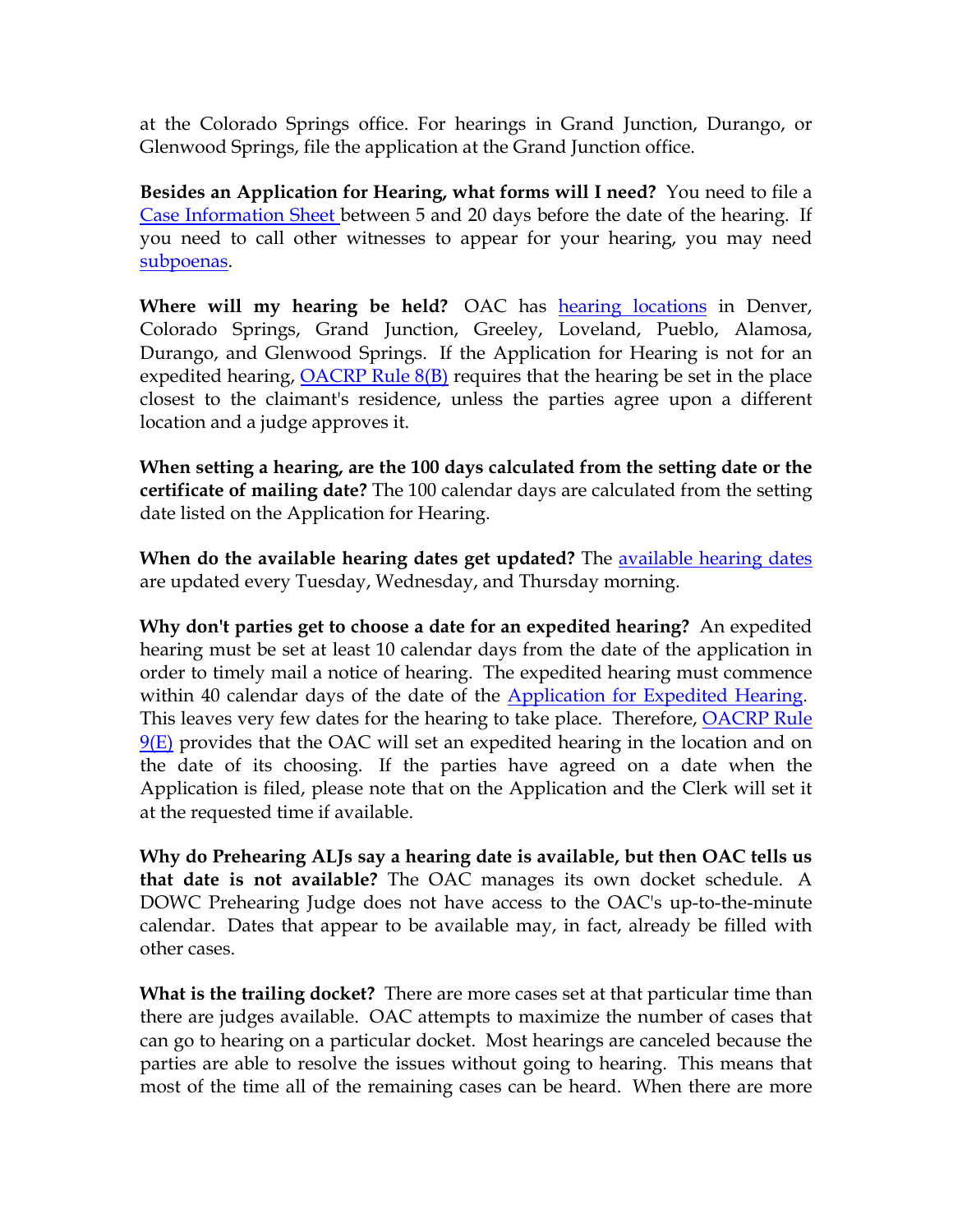<span id="page-4-0"></span>cases than judges available, OAC will make every effort to get the hearing started within 2 hours of the scheduled time. If that is not possible, the hearing will be rescheduled, usually for a date within 20 days of the original date.

**How do I get a case set on a nontrailing docket?** A nontrailing docket is one in which only one case is set for either a half-day or full-day docket. For a nontrailing hearing in Colorado Springs, Denver, Grand Junction, or Pueblo, you must file a motion and obtain an order from a judge or a prehearing judge. Nontrailing settings in any other hearing locations may only be granted with the approval of the Director of OAC. As a practical matter, OAC has limited ability to obtain additional hearing rooms or additional hearing dates in locations outside the offices in Denver, Colorado Springs, and Grand Junction. Nontrailing hearings are rarely set for remote locations unless they are necessary to finish a hearing that has already been started.

**I live out of state and cannot be there. Can I have my hearing by telephone?** Yes, OACRP Rule 22 states that you may appear by telephone for the hearing. You are responsible for making arrangements and paying for all of the cost for your telephone call. You should contact the appropriate [OAC office](http://www.colorado.gov/dpa/oac/redesign2008/RContactinfo.htm) as soon as possible to see what telephone arrangements must be made.

**Is there a way to settle the issues without a hearing?** Cases often settle without going to hearing. The parties may discuss settlement and settle a case at any time. You can contact the lawyer for the other side to see if you can work something out. You may request a settlement conference at the Division of Workers' Compensation by calling (303) 318-8736. You may also request a mediation by calling the OAC at (303) 866-5694. Settlement discussions or mediations do not put your case on hold. All deadlines in the case remain the same unless the judge changes them.

#### **Getting Ready for a Hearing.**

**Do I need an attorney?** It is up to you to decide whether to hire an attorney to represent you. An attorney can help you decide whether you need one. You may choose to represent yourself, but an attorney likely is more qualified to help you present your case to the judge. Remember, the judge is neutral and may not give legal advice to you or the other side. If you choose to represent yourself at the hearing, you must be familiar with the [workers' compensation law governing](http://www.coworkforce.com/DWC/WC_Act/Workers)  [your entitlement to benefits.](http://www.coworkforce.com/DWC/WC_Act/Workers) You must also be familiar with rules governing hearing procedures ([OAC Rules](http://www.colorado.gov/dpa/oac/pdf/OAC-WCRules102605.pdf) & [DOWC Adjudication Rules](http://www.coworkforce.com/dwc/Rules/Rules pdf/RulesLinksTable.asp)) and with the [rules of evidence](http://www.boulder-bar.org/bar_media/evidence/13.11.html).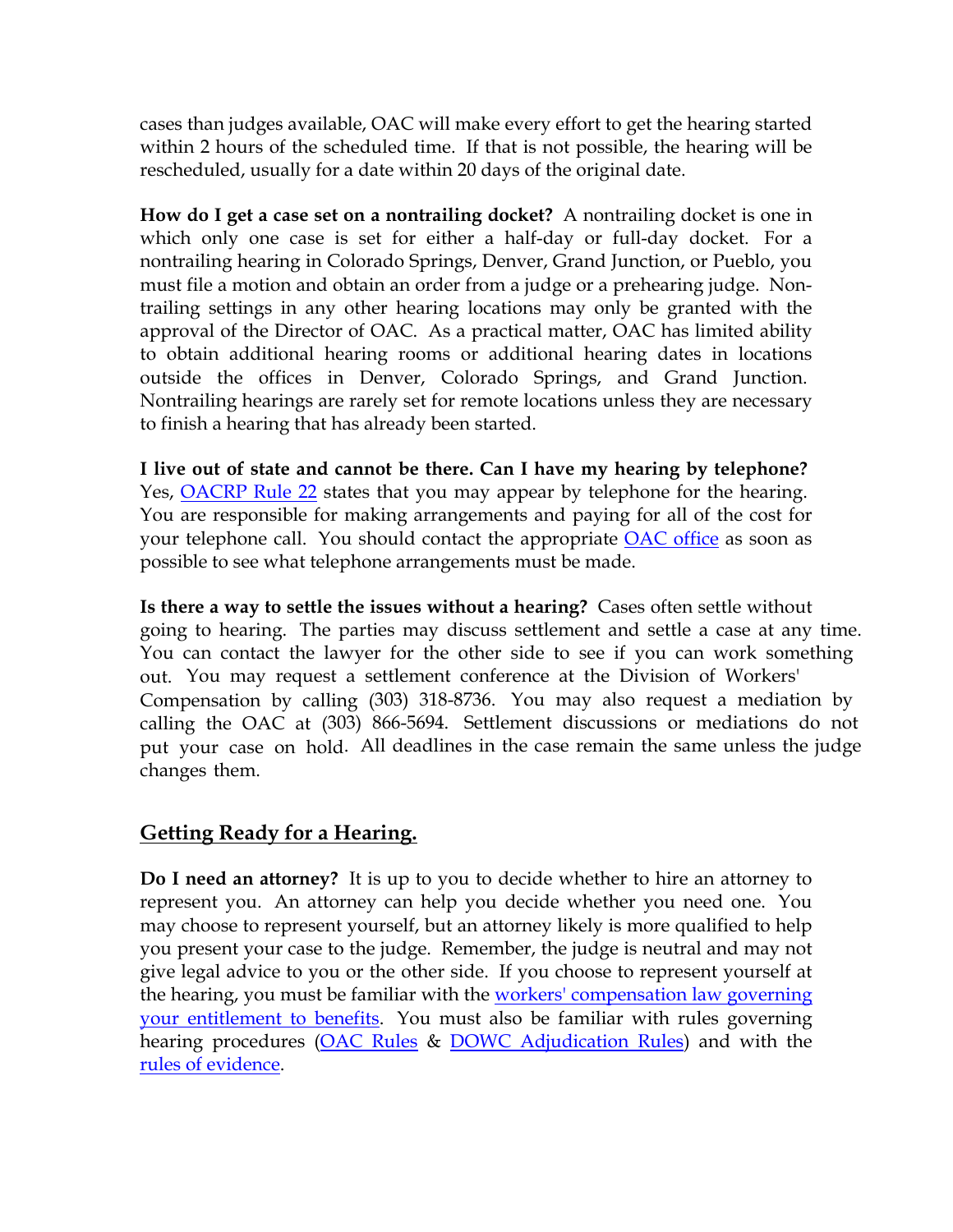<span id="page-5-0"></span>**Can you give me the name of an attorney who can take my case?** OAC staff i[s](http://www.coworkforce.com/DWC/Attorneys/WC provider List (2008).pdf)  not permitted to give you the name of one attorney. You may wish to consult the [list of attorneys provided by the Colorado Bar Association.](http://www.coworkforce.com/DWC/Attorneys/WC provider List (2008).pdf) These attorneys usually will consult with you for no charge. Some attorneys will charge a fee only if you recover money in your case. It is up to you to understand the fee agreement with your attorney.

**My attorney doesn't answer my telephone calls. May I get a new attorney?** Yes, you may get a new attorney to represent you in your workers' compensation claim. It is up to you to contact another attorney. You may wish to consult the [list of attorneys provided by the Colorado Bar Association.](http://www.colorado.gov/dpa/oac/redesign2008/www.coworkforce.com/DWC/Attorneys/WC provider List (2008).pdf) If you hire another attorney, that new attorney will need to appear for the scheduled hearing or be responsible for rescheduling the hearing. If you hire another attorney, you may be responsible for costs and attorney fees to your previous attorney.

**What should I know about the law and procedural rules?** You should obtain a copy of the [Workers' Compensation Act](http://www.coworkforce.com/DWC/WC_Act/Workers) (Articles 40 to 47 of Title 8, Colorado Revised Statutes), the *[Division of Workers' Compensation Rules of Procedure](http://www.coworkforce.com/dwc/Rules/Rules pdf/RulesLinksTable.asp)* (7 CCR 1101-3), and the [Office of Administrative Courts Rules of Procedure.](http://www.colorado.gov/dpa/oac/pdf/OAC-WCRules102605.pdf) You also must be familiar with the [Colorado Rules of Evidence.](http://www.boulder-bar.org/bar_media/evidence/13.11.html)

**What kind of evidence will I need for the hearing?** You need to think about how you will prove what you are required to prove. You may testify at the hearing and you may also bring witnesses to the hearing who know about the facts and issues involved in the case. You should list yourself and any other witnesses on the [Application for Hearing](http://www.colorado.gov/dpa/oac/pdf/apphrg.pdf) or [Response](http://www.colorado.gov/dpa/oac/pdf/RsptoHrng.pdf), as well as on the Case [Information Sheet.](http://www.colorado.gov/dpa/oac/pdf/cis.pdf) If there are documents, such as letters, contracts, business records, or medical records that help prove your case, bring the original and at least two copies to the hearing. You may also bring photographs or other items that relate to your case if you want the judge to consider them. Documents, photographs, records, and reports can be considered by the judge if permitted by the [Workers' Compensation Act](http://www.coworkforce.com/DWC/WC_Act/Workers) or by the [Colorado Rules of Evidence](http://www.boulder-bar.org/bar_media/evidence/13.11.html). You must provide reports, such as medical and hospital reports, records of your employer, vocational reports and doctors' reports to the other side in the case (or to their attorney if they have one) at least 20 days before the hearing. If you do not exchange the records, the judge may not consider those records or reports. Be sure to read the **Procedural Rules for Workers' Compensation** cases and follow all prehearing orders issued by a judge.

**How do I get records?** First, try to get the documents just by asking the other side for them. You also have the right to [subpoena](http://www.colorado.gov/dpa/oac/pdf/Subpoena.pdf) from individuals, businesses, and government agencies relevant records to be produced at the hearing. Contact OAC well before the hearing for the subpoena forms. You must arrange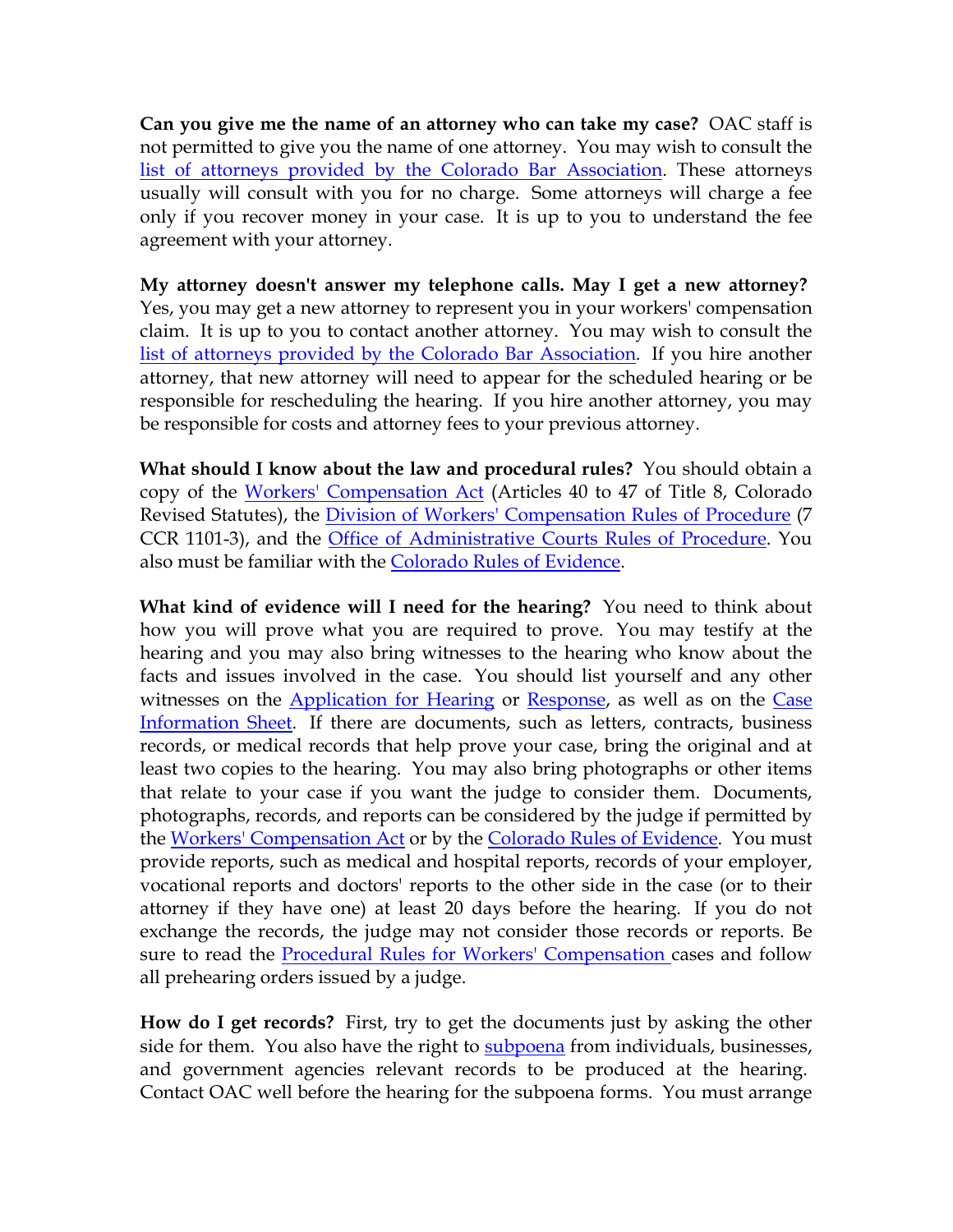<span id="page-6-0"></span>to pay required fees, including mileage, and have someone else serve the subpoena at least 48 hours before the hearing, not counting weekends and holidays. You can also obtain records through formal discovery.

**What is "Discovery?"** Discovery is a formal way of finding out information about the other side's case before the hearing. Discovery includes depositions and interrogatories. Depositions are sworn statements of witnesses taken before the hearing before a court reporter, without the judge being present. Interrogatories are written questions the other side must answer in writing under oath.

If you cannot find out the information you need by talking to the other side, you may send written interrogatories to the other side. You must send them only to the lawyer for the other side if a lawyer is representing them in the case. If they fail to answer within 20 days, you may file a motion with the judge requiring the other side to answer the questions or you may request a deposition of a witness to find out the information. If you want to take the deposition of a witness you will be responsible for any witness fees, court reporter fees, and other expenses of the deposition. All discovery must be finished at least 20 days before the hearing date.

Upon request from the insurance company or employer, you must complete and return any requests for release of medical, financial or other information as required by law. Unless a judge orders, you may, but are not required to, answer any written questions from the insurance company or employer. If a judge orders you to answer written questions or submit to a deposition, you must do so. Failure to do so after an order from a judge may result in the cancellation of the hearing or even dismissal of the claim. Be sure to read the documents you receive to verify the time that you have to respond to any discovery requests.

**How do I get a witness to come to the hearing?** A witness can come voluntarily to the hearing; however, a subpoena protects your right to have that person testify if their testimony is relevant to your case. Contact OAC well before the hearing to get a [subpoena](http://www.colorado.gov/dpa/oac/pdf/Subpoena.pdf) to require the witness to appear. You must arrange to pay required fees, including mileage to the hearing, and have someone else serve the subpoena at least 48 hours before the hearing, not counting weekends and holidays. If you subpoena doctors or other experts, you may have to pay for their time to testify at the hearing, as well as their time to travel to the hearing.

**If I file a motion, when will it be granted?** If the motion is labeled as "Stipulated" or "Unopposed", you can expect to receive an order granting or denying the motion within one week. If the motion is not stipulated, you can expect to receive an order granting or denying the motion within one week after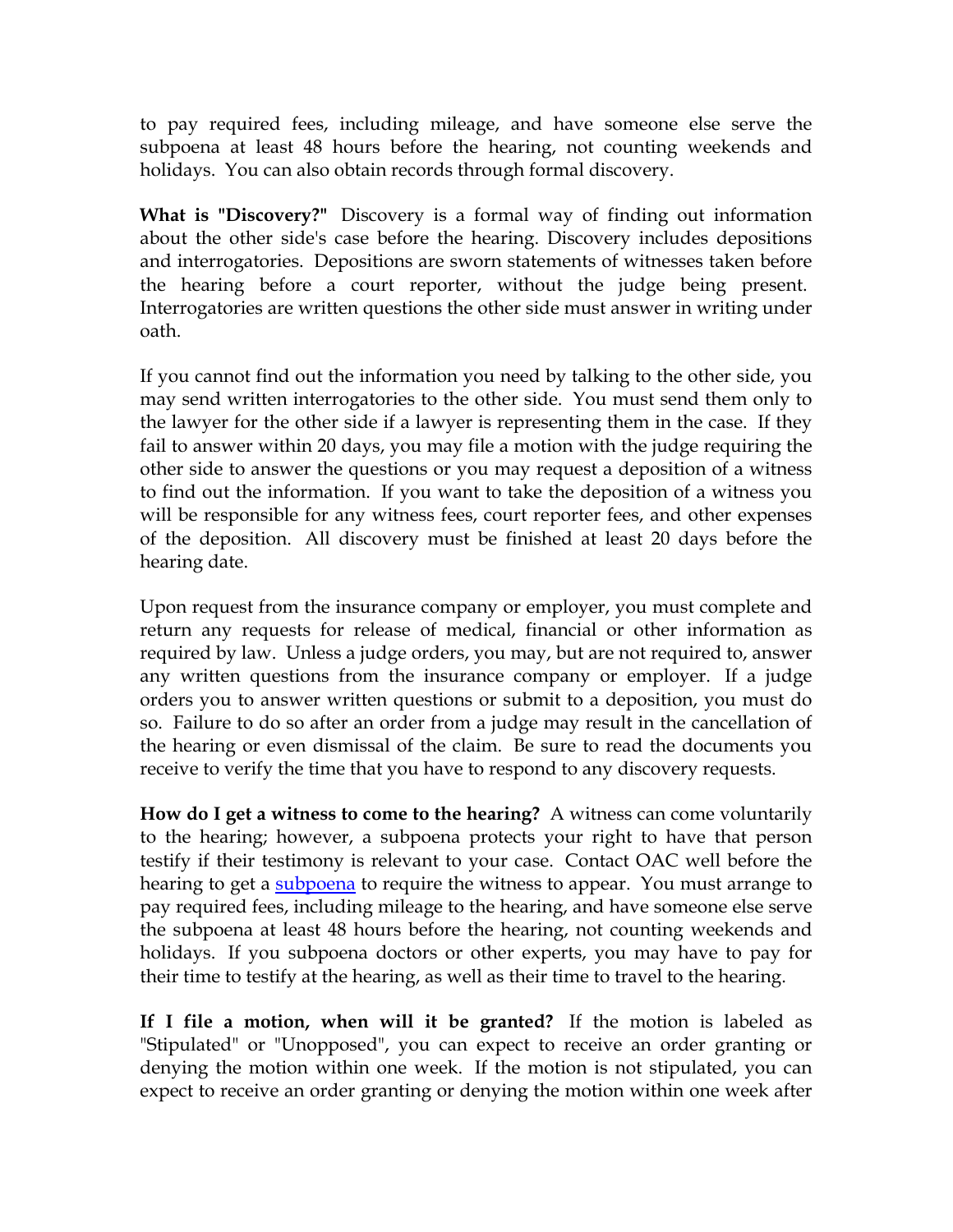<span id="page-7-0"></span>the response is filed. A party has ten calendar days from the date of the motion to file a response, including by mail. OAC usually calendars the motions for about 14 days to allow the ten days for the response by mail. If no response is filed, you can expect to receive an order granting or denying the motion within one week after the response is due. You will likely receive the order sooner if you put your fax number on the motion and proposed order.

**What can I do if I am not receiving orders faxed to me?** Telephone [the](http://www.colorado.gov/dpa/oac/redesign2008/RContactinfo.htm)  [appropriate OAC office,](http://www.colorado.gov/dpa/oac/redesign2008/RContactinfo.htm) give the Clerk your correct fax number, and ask that the order be faxed again.

**May I just talk privately to the judge about my case?** No. The judge is not permitted to talk to one party unless the other party also has a chance to participate in the discussion. If you need to make a request of the judge, you should file a motion and provide a copy of any of your filings to the attorney for the other party.

**What is a CIS?** A [Case Information Sheet](http://www.colorado.gov/dpa/oac/pdf/cis.pdf) is filed either jointly or separately by each party between 5 and 20 days before the date of the hearing. The CIS states whether the parties have tried to resolve the dispute, the status of discovery, the stipulations to be offered, the issues remaining for hearing, the names of the lay and expert witnesses, whether each witness will testify in person or by phone, whether the witness will travel more than 100 miles for the hearing, and the area of expertise of any expert witness. If a party fails to file a CIS, the judge may vacate the hearing, continue the hearing, dismiss issues or defenses, or go ahead and proceed with the hearing.

## **The Hearing.**

**What will happen at the hearing?** Your hearing will be very similar to a trial in court, with witnesses and exhibits presented by all parties. You should arrive at the place where your hearing will be held before your scheduled hearing so that you and any witnesses may be seated in the hearing room. More than one case may be set for the same time. If so, the judge will call all of the parties into the room and determine which case will go first.

When your hearing begins, the judge may ask each side what the issues are and what each side intends to prove. Each side then can introduce relevant evidence to prove its case. Evidence can include testimony taken under oath or documents such as medical reports or employer records. In some cases, depositions may be taken of doctors or other witnesses. A deposition is a sworn statement taken before a court reporter outside of court, with all parties having received notice of the deposition and having an opportunity to be present. The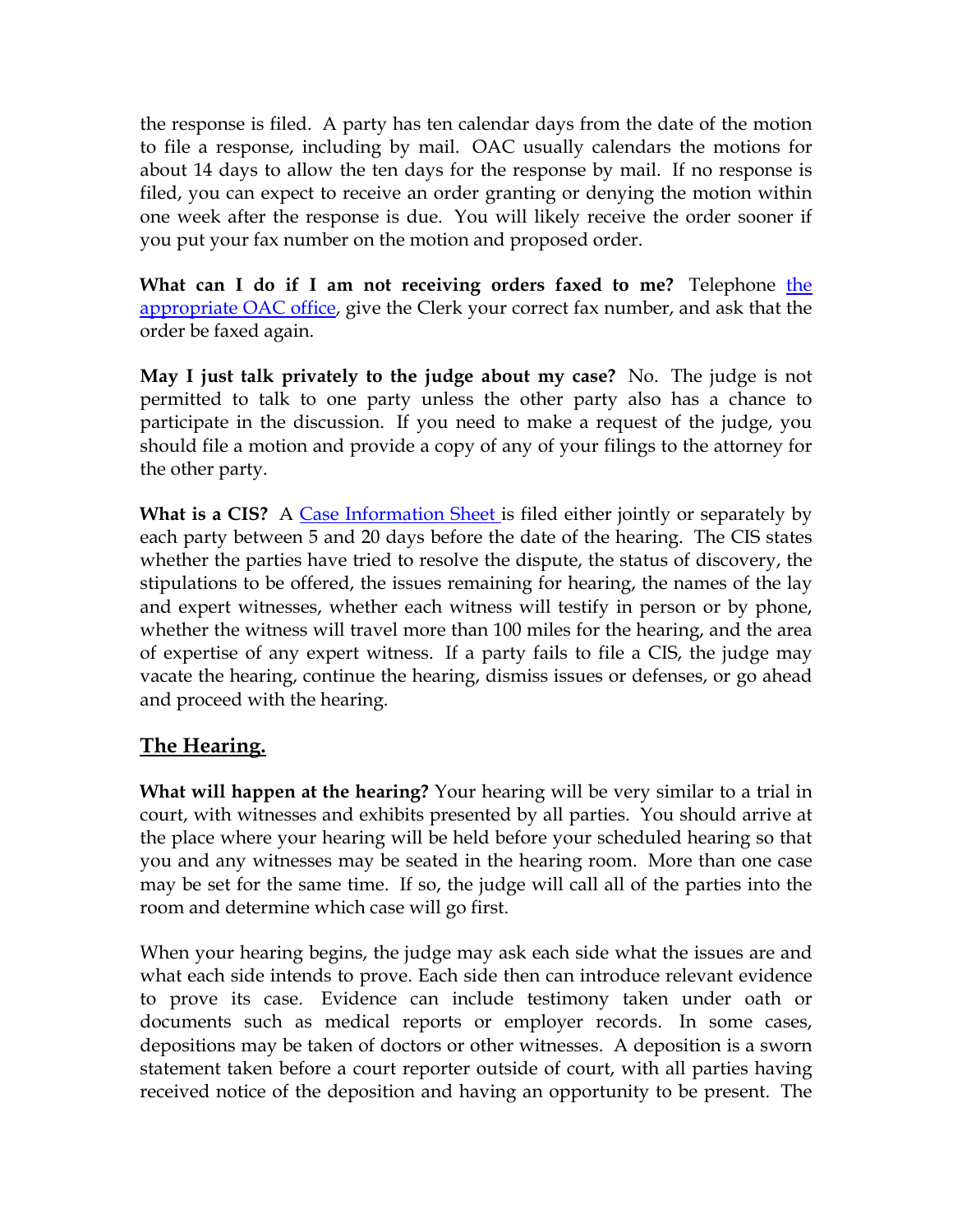<span id="page-8-0"></span>depositions are filed with the judge who reads them instead of having the witnesses testify at the hearing.

Each side is then allowed to call witnesses, who will take an oath to tell the truth. You may call witnesses and you may testify yourself. If you call witnesses, you may ask them questions about the facts of your case (direct examination). After you are finished asking questions, the lawyer for the other side will ask questions (cross-examination). You may then ask more questions about matters brought up by the other side (redirect).

Either side may object to documents, and the documents will not be considered unless they comply with the [Workers' Compensation Act](http://www.coworkforce.com/DWC/WC_Act/Workers), or the Colorado Rules [of Evidence](http://www.boulder-bar.org/bar_media/evidence/13.11.html). The judge will decide whether to allow documents into evidence.

If you testify, the judge may ask some questions. You also can make a statement. Then the other side will ask you questions (cross-examination). You then will have a chance to make another statement to respond to the questions asked by the other party.

After each side has presented its case, rebuttal witnesses may be called. Rebuttal witnesses may only testify to issues already brought up by the other side. Few hearings actually involve rebuttal witnesses.

After all testimony has been heard and the documents received, the judge may allow each side to make a closing argument. Closing arguments can only address facts brought out in testimony of the witnesses or in exhibits received into evidence. Closing argument is not a chance to testify and you may not mention things that were not received in evidence. Sometimes the judge may allow the parties to make a closing argument in writing after the hearing.

**Which side goes first in presenting the evidence?** In workers' compensation cases the issues vary from case to case. In most cases, the employee must introduce evidence to show that he or she is entitled to workers' compensation benefits. Generally, you must show that you were hurt as a result of performing the duties of your employment, and that, under the law, you are entitled to workers' compensation benefits from the insurance company or your employer. You must present your evidence first at the hearing, and the insurance company and the employer will then present their evidence.

If the insurance company or the employer is already paying benefits to you and they wish to stop or reduce the benefits, the employer or the insurance company will set the case for hearing. If that happens, the employer or the insurance company must show proper grounds for stopping or reducing your benefits and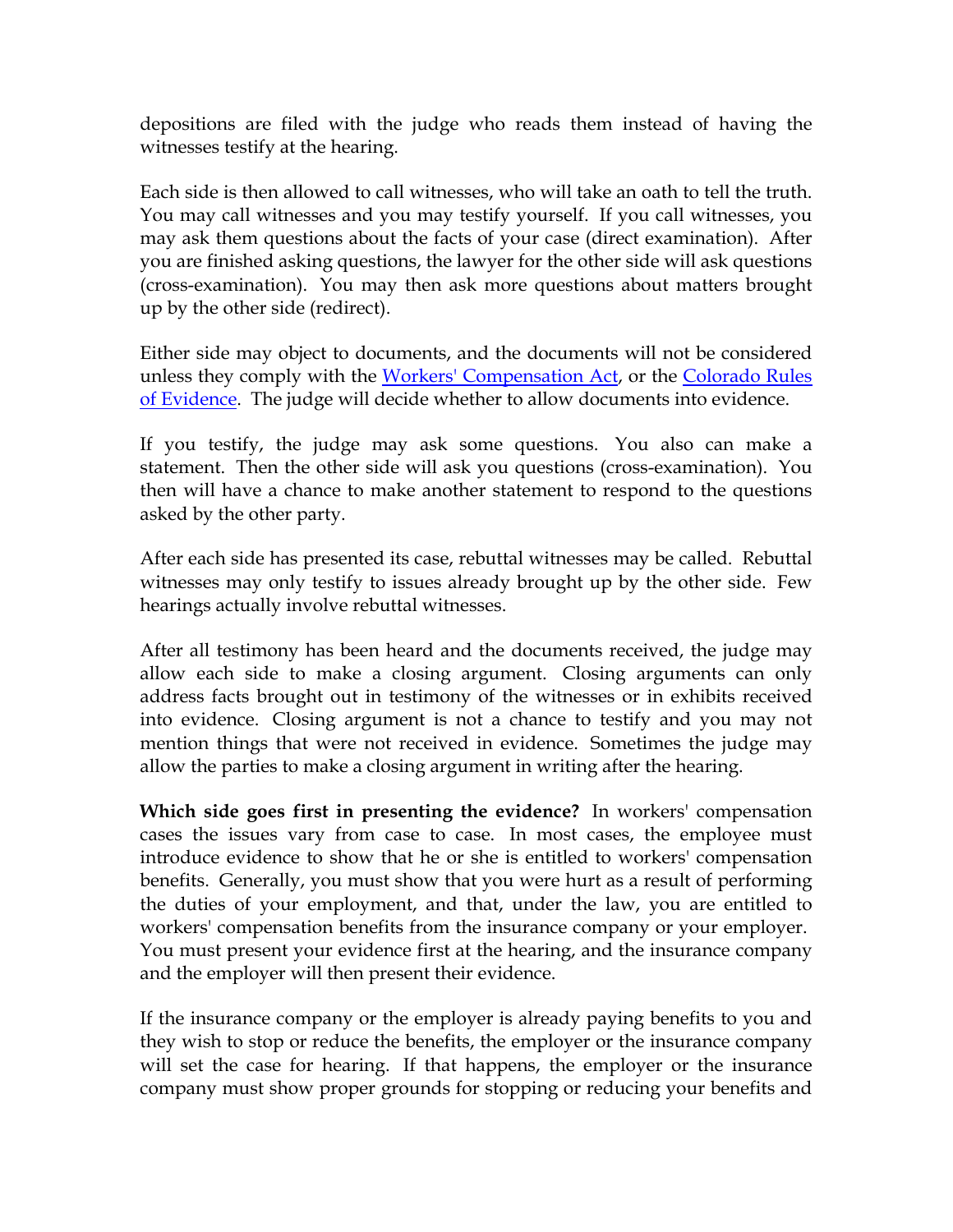<span id="page-9-0"></span>they must present their evidence first. You will then have the opportunity to present evidence to show that your benefits should not be reduced.

**Do I need to dress up for the hearing?** You may appear in casual clothing, but remember that you are trying to make an impression on people and you should appear as you would when meeting with other professionals.

**Who will be at the hearing?** Usually both parties are represented by attorneys. The attorneys, representatives of the employer and the insurer, and witnesses will be at the hearing. Hearings are open to the public, although the judge may close the hearing, upon request, to protect the claimant's confidential medical information. he judge will audio record the hearing. On rare occasions, one of the parties may hire a court reporter who will take down everything that is said at the hearing. The audio recording, or the record taken by the court reporter, may be necessary if anyone wants to appeal the judge's decision.

**Is it OK to bring letters instead of witnesses?** A written statement by a witness who is not present at the hearing is usually not allowed. Medical reports and employer records provided to the other side at least 20 days before the hearing may be considered by the judge if they are presented to the judge at the hearing. This hearing is your chance to tell the judge why you should receive workers' compensation benefits. It is important to have your witnesses present at the hearing to testify and to provide the judge with the medical records and employer records that support your claim.

**If I forget something, can I send it to the judge later?** Your chance to present evidence is at the hearing. Only in rare cases will the judge allow you to send evidence later.

**What if I need an interpreter?** If you or a witness needs a language interpreter, you should arrange to bring your own certified interpreter. Normally, it is not okay to bring a friend or relative to interpret for you. You may contact the lawyer for the other side to see if you can arrange for an interpreter or share an interpreter. OAC requires all language interpreters to read and agree to abide by an [Interpreter's Code of Conduct.](http://www.colorado.gov/dpa/oac/pdf/GuidelinesInterpretation.pdf)

If you need a sign-language interpreter, contact the appropriate [OAC Clerk's](http://www.colorado.gov/dpa/oac/redesign2008/RContactinfo.htm)  [Office](http://www.colorado.gov/dpa/oac/redesign2008/RContactinfo.htm) as soon as possible.

**Will the hearing location be accessible to people with disabilities?** Hearing locations are accessible to persons with disabilities; however, check in advance with the appropriate [OAC office](http://www.colorado.gov/dpa/oac/redesign2008/RContactinfo.htm) to ensure accessibility. In addition, if you know that persons who plan to attend have special needs that require reasonable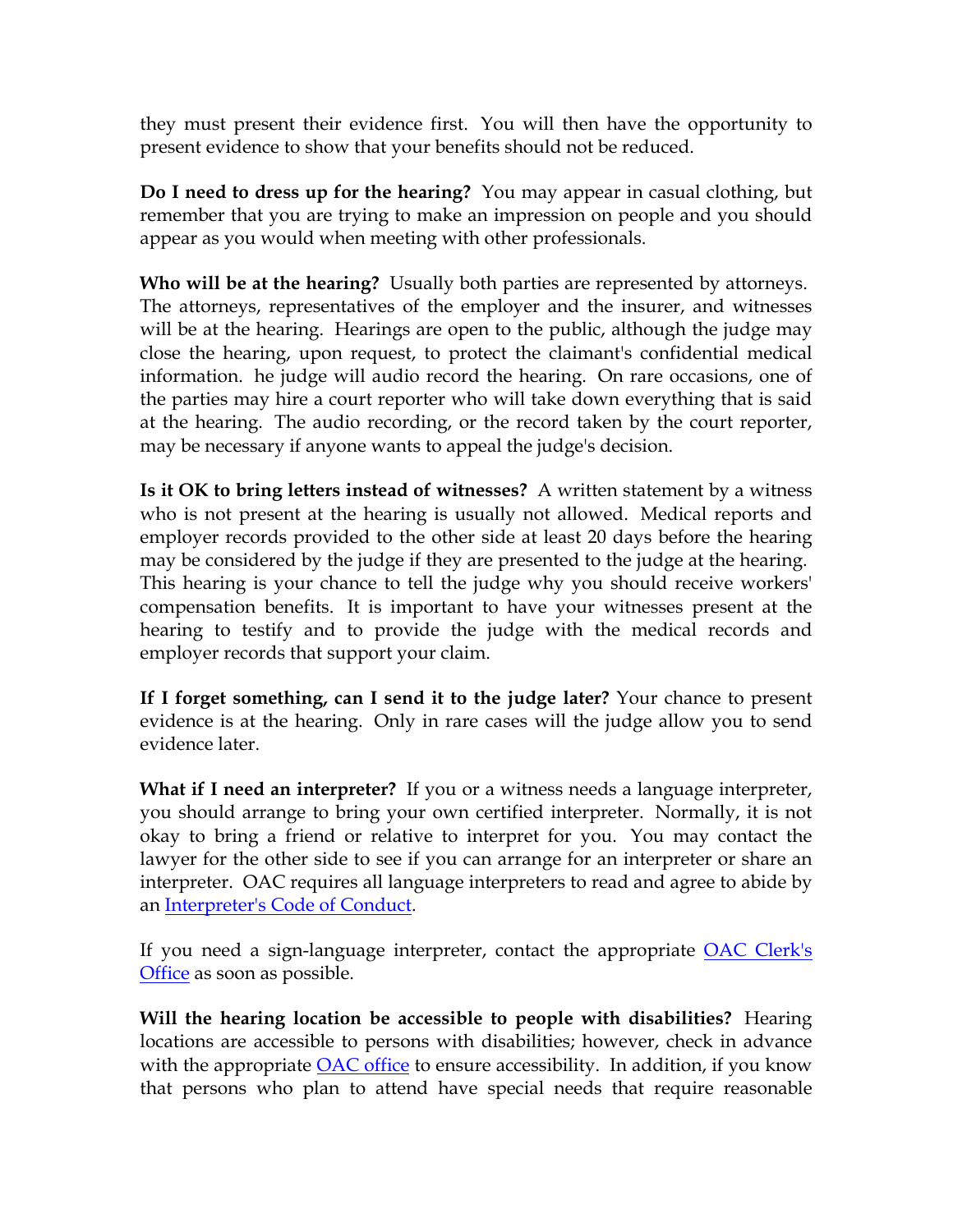<span id="page-10-0"></span>accommodation, contact the appropriate [OAC Clerk's Office](http://www.colorado.gov/dpa/oac/redesign2008/RContactinfo.htm) as soon as possible so that arrangements can be made.

**What if I can't be there on the day set for the hearing?** If you cannot attend the hearing on the date and time shown, you must contact the other side and OAC as soon as you know of the problem. Contact the other side to see if they will agree to change the hearing date. If they agree, you can call OAC and request a new hearing date. If the other side does not agree, immediately file a motion with the appropriate [OAC office](http://www.colorado.gov/dpa/oac/redesign2008/RContactinfo.htm) to request an extension of time to commence the hearing. Except for a one-time agreement between the parties, you must show good cause to change a hearing date. The sooner you make your request, the more likely it will be granted.

**What happens if I don't go to the hearing?** If you request a hearing in a workers' compensation case and do not attend the hearing, an order will be issued requiring you to explain why you were not present. If you do not show good cause for your absence, your case may be dismissed. If the other side requested the hearing and you do not appear, the hearing will probably proceed without you or your evidence and the judge will issue a decision on the case.

**How long will my hearing take?** Hearing length varies depending on the issues and number of witnesses. Short hearings may take about 30 minutes while the longest hearings may take several days. Most hearings take about one and onehalf to two hours.

**How long will the judge take to make a decision after my hearing?** The judge may issue a ruling from the bench or the judge may choose to take more time to review the evidence before issuing a ruling. If the judge does not issue a ruling from the bench, the judge is required to issue a decision within 15 working days. Sometimes the parties have to file written position statements or additional evidence after the hearing. In those cases, the 15 working day period does not start running until the additional documents are received by the judge.

## **Appealing.**

**What if I don't agree with the decision of the judge?** If you want to appeal the judge's order, you must file a [Petition to Review](http://www.colorado.gov/dpa/oac/pdf/PetitiontoReview.pdf) with the judge within 20 days after the date the judge's written order was served or mailed. This time limit is very important: if you do not file a Petition to Review on time, you may lose the right to appeal. The judge's order usually will contain instructions on how to appeal the decision and will specify the office in which you should file your petition.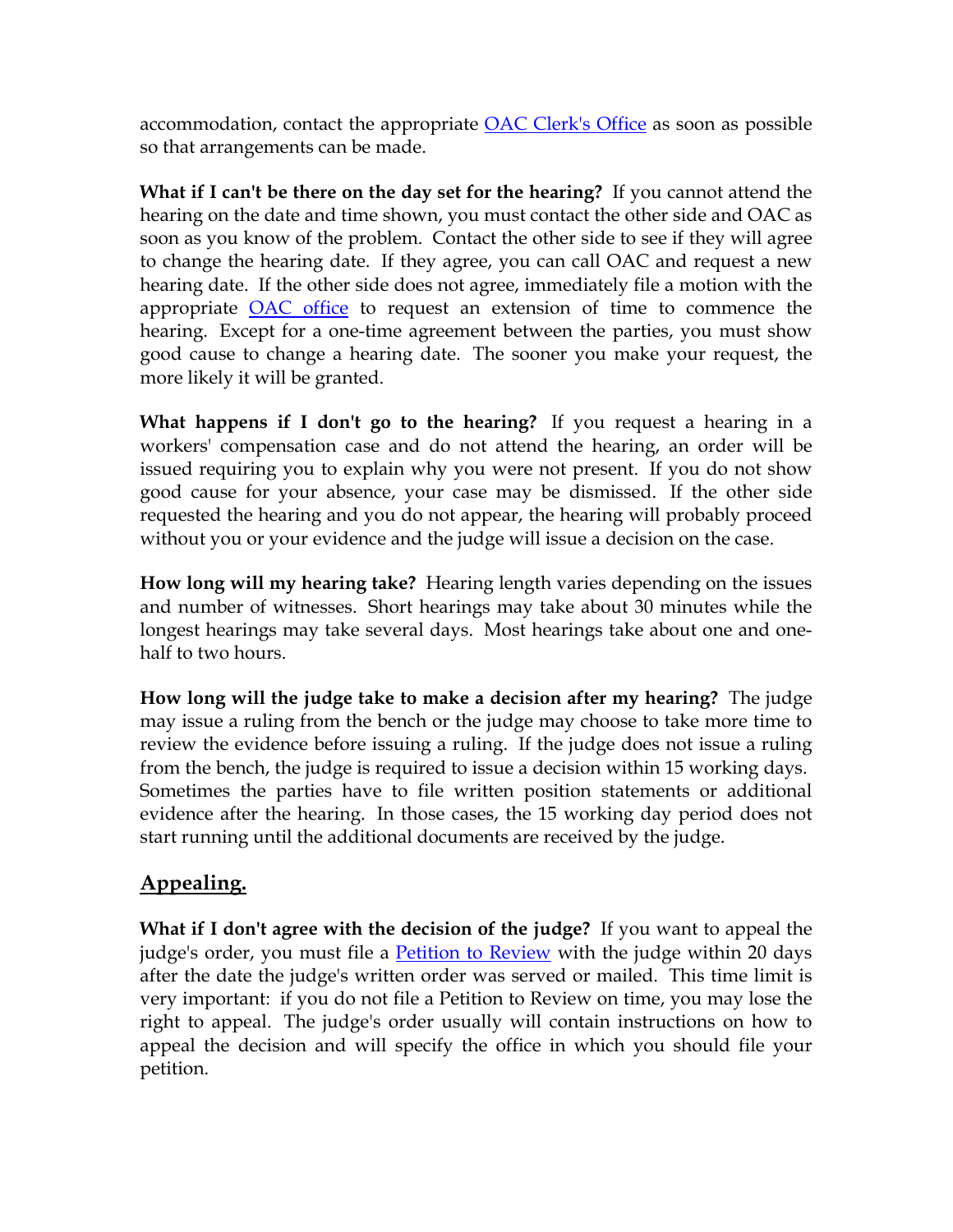<span id="page-11-0"></span>If you need all or part of the transcript of the hearing as part of your appeal you must file the [Petition to Review and Transcript Request](http://www.colorado.gov/dpa/oac/pdf/PetitiontoReview-Transcript.pdf). You will have to pay for the transcript unless the Director of Workers' Compensation determines that you are indigent. If you appeal the order, you will not have another hearing. Instead, you will be required to submit your argument in a written brief. You will be notified in writing of the schedule for writing your brief. After the period for filing the briefs is up, OAC staff will send the file to the *Industrial Claim Appeals* [Office.](http://www.coworkforce.com/icao/default.asp)

**How do I get a copy of the transcript of the hearing?** If you are requesting the transcript as part of an appeal, you must file a [Petition to Review and Transcript](http://www.colorado.gov/dpa/oac/pdf/PetitiontoReview-Transcript.pdf)  [Request](http://www.colorado.gov/dpa/oac/pdf/PetitiontoReview-Transcript.pdf) in the office designated in the judge's order. If you are not wanting the transcript in connection with an appeal of the judge's order, you may request either a transcript or a copy of the audio recording.

If a you are requesting a CD of a hearing and this request is in conjunction with an appeal, there will be no fee for the CD if the CD is sent directly to an Appellate Body or a Transcription Service. If you request a CD of a hearing and that CD is to be sent directly to you, a \$1 charge will be assessed as follows: (a) If you want to pick the CD up from the Office of Administrative Courts, the fee will be payable upon pick-up; or (b) If you want to have the CD mailed to you, then you must include with your request a self addressed stamped envelope as well as the \$1 fee.

**Do I have to pay for a copy of a transcript?** Unless you are indigent, you will have to pay for the transcript that you request. If a party has already obtained a transcript and if you are a party or authorized by a party to inspect the OAC file, you may review the transcript in the hearing file. Section 8-43-213(4).

**How much will a transcript cost?** When you request a transcript, you are responsible for designating the person who will prepare the transcript. You are responsible for arranging and paying the costs to the person doing the transcribing. Usually, the transcriptionist will contact you about arrangements for payment before providing you the transcript. OAC does not regulate the charges by persons transcribing the audio recordings. Section [8-43-213\(2\)](http://www.coworkforce.com/dwc/WC_Act/Pages/Workers_Compensation_Act_) only regulates the charges by hearing reporters. OAC no longer has hearing reporters, although the parties are always free to hire their own court reporters and be responsible for paying the charges as agreed upon with those court reporters.

**How long will it take to get a transcript?** Transcripts must be prepared within 25 working days after the request (approximately five calendar weeks). The